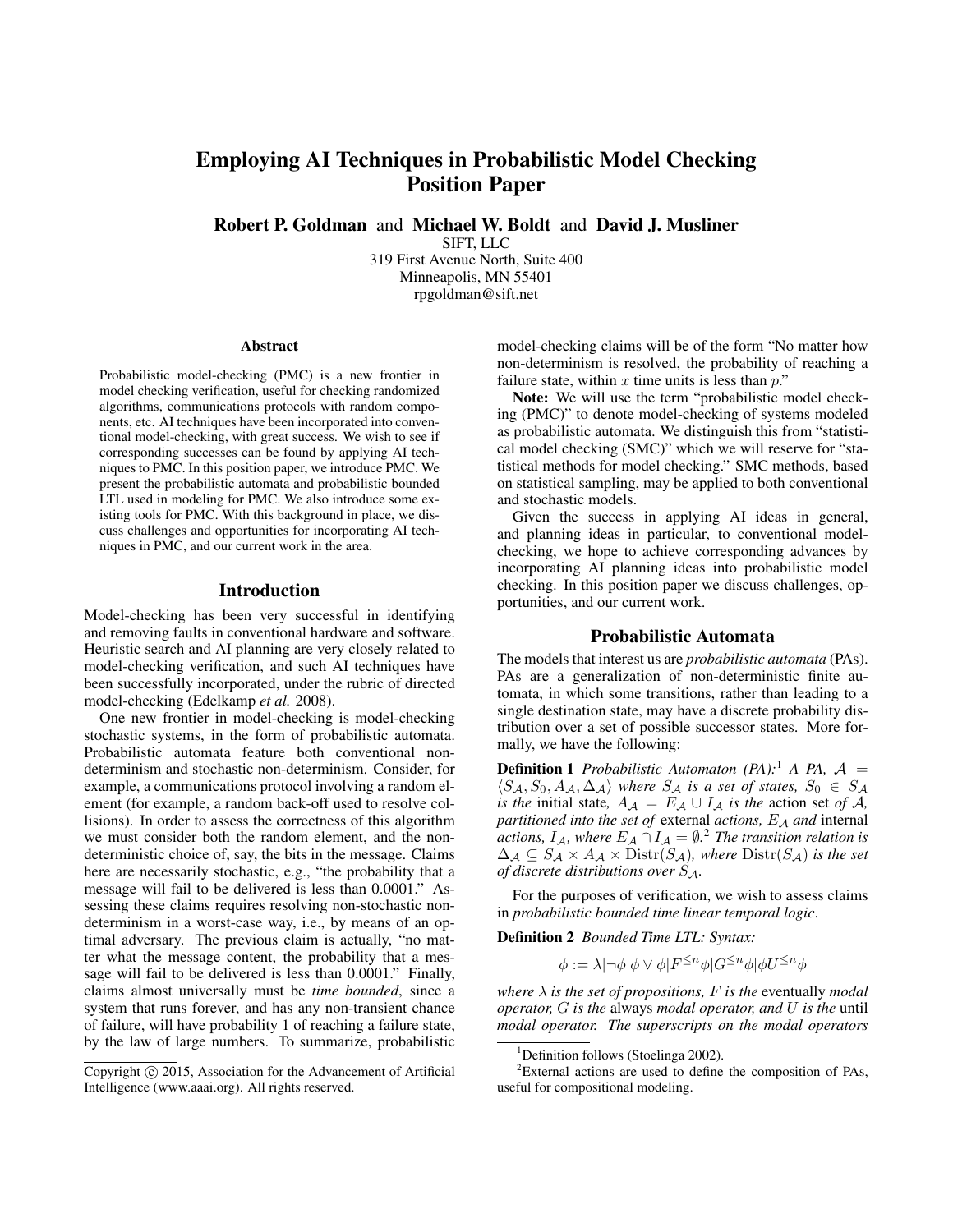*indicate time bounds. For more details on LTL, see, e.g., (Emerson 1990).*

*Probabilistic* Bounded LTL (PBLTL) adds a probability modality, P, permitting assertions of the form,  $P(\phi) \leq \psi$ , such as  $P(F^{\leq 12}$ fail  $\vee$  deadlock)  $\leq 0.1$ : "there is less than a 10% chance of reaching a failure or deadlock state within 12 time steps." In most cases, the verification challenge is to prove that the system will never reach an unsafe state – within a given time, and with no greater than a certain probability.

Since  $\Delta_A$  is a *relation*, we have pure nondeterminism, as well as stochasticity. Any probabilistic automaton, then, corresponds to a Markov Decision Process, in which making the action choices resolves the non-determinism. When the nondeterminism is *resolved*, we have a Markov chain.

It follows from the above that the problem of *modelchecking* PBLTL assertions reduces to finding an optimal policy for the corresponding MDP, where the value of the policy is the probability of  $\phi$  (recall that  $\phi$  is a *time-bounded* assertion). While general assertions about PAs may require stochastic policies,<sup>3</sup> to model-check PBLTL assertions, deterministic policies suffice (De Alfaro 1998).<sup>4</sup> Note: however, that these policies typically require memory (i.e., are history-dependent).

The PRISM model-checking tool<sup>5</sup> provides analytic and statistical model-checking of probabilistic automata (as well as other forms of finite state machines) (Kwiatkowska, Norman, and Parker 2011). For analytic model-checking, PRISM uses either value iteration or, when it needs a stochastic policy,<sup>6</sup> a linear programming formulation of MDP<sub>s.<sup>7</sup></sub>

Statistical Model Checking (SMC) is an alternative to analytic methods. SMC methods gather samples (i.e., sequences of steps through the model) to provide statistical evidence for (or against) the model satisfying a property. To the best of our knowledge, statistical model checking methods were first used by Younes and Musliner, in work on the CIRCA planning system (Younes and Musliner 2002; Younes, Musliner, and Simmons 2003). Their work had two particularly interesting features: because their models were so expressive— their models featured concurrency and arbitrary temporal distributions, so were Generalized Semi-Markov Processes, for which no analytic methods are available— they were forced to use sampling. They also adopted adaptive sampling techniques, because the precomputed sampling plans were so inefficient. Younes generalized the statistical safety-verification methods developed for CIRCA into more expressive statistical model checking in his prize-winning thesis (Younes 2005).

More recently, Henriques *et al.* (2012) have developed SMC methods for model-checking PAs. Since model check-

ing PAs involves solving a Markov Decision Problem, they refer to their technique as SMC for MDPs or simply SM-CMDP. Theirs is a two phase approach: first, they use reinforcement learning techniques, based on Q-learning, to choose the adversary's policy. Second, they determinize the policy, and use it to resolve the nondeterminism in the PA. Then they use sampling techniques (like those of Younes and Musliner), to determine whether the property will be violated, under the control of the adversary's policy. These techniques have been built into an extended version of the PRISM tool by researchers at SIFT, CMU, Oxford, and Newcastle (Uckun *et al.* 2011; Musliner, Woods, and Maraist 2012).

Unfortunately, as used to date, the technique only learns a deterministic, stationary policy for the adversary, which is not necessarily optimal (although they suggest that if time was inserted into the state space, their technique could provide a non-stationary policy). In general, a history-sensitive (non-stationary) policy may be needed for optimality. That means that the SMCMDP technique could produce a suboptimal policy, and mistakenly conclude that a system is safe when it is not. Additionally, while the learning technique is known to converge on the optimal policy, no bounds on its distance from optimality are given. Again, this means that a system could be mistakenly certified as safe (by stopping the process too soon).

### Challenges

Given past successes in applying AI techniques (especially planning techniques) to conventional modelchecking (Edelkamp *et al.* 2008; Edelkamp, Leue, and Lluch-Lafuente 2004; Albarghouthi, Baier, and McIlraith 2009), we wish to see if similar progress can be made in probabilistic model-checking. Unfortunately, achieving the same kind of carry-over is more difficult here, for at least two reasons. First, the specific MDP models used in the AI community do not align perfectly with those used in probabilistic model checking. Second, the techniques developed do not always provide the kind of performance guarantees and metrics needed for model-checking. We mention some particular areas where further work would be useful, and in the following section, discuss our work in the area.

Much existing work on MDPs assumes infinite horizon problems with time-discounted, expected reward used as the criterion for optimality (Puterman 1994). These models are mathematically convenient, and perform well with value and policy iteration, but are ill-suited for probabilistic model checking. Part of the convenience of this model is that there is always an optimal policy that is stationary and deterministic. As we discuss above, for time-bounded MDPs, on the other hand, there may be no optimal policy that is stationary. For PMC infinite-horizon solving and time-discounting is inappropriate.

Inspired by the probabilistic planning part of the International Planning Competition (IPC), some researchers are exploring alternative models. For example, Kolobov, *et al.* (2011), formalize MAXPROB MDPs, where the objective is not to minimize cost or maximize reward, but simply to maximize the probability of reaching the goal. This

<sup>&</sup>lt;sup>3</sup>These may be necessary to achieve conjunctions of probability bounds.

<sup>&</sup>lt;sup>4</sup>Cited in (Stoelinga 2002).

<sup>&</sup>lt;sup>5</sup>Available at prismmodelchecker.org

<sup>6</sup> PRISM can model-check more expressive assertions than PBLTL.

<sup>7</sup>David Parker, personal communication.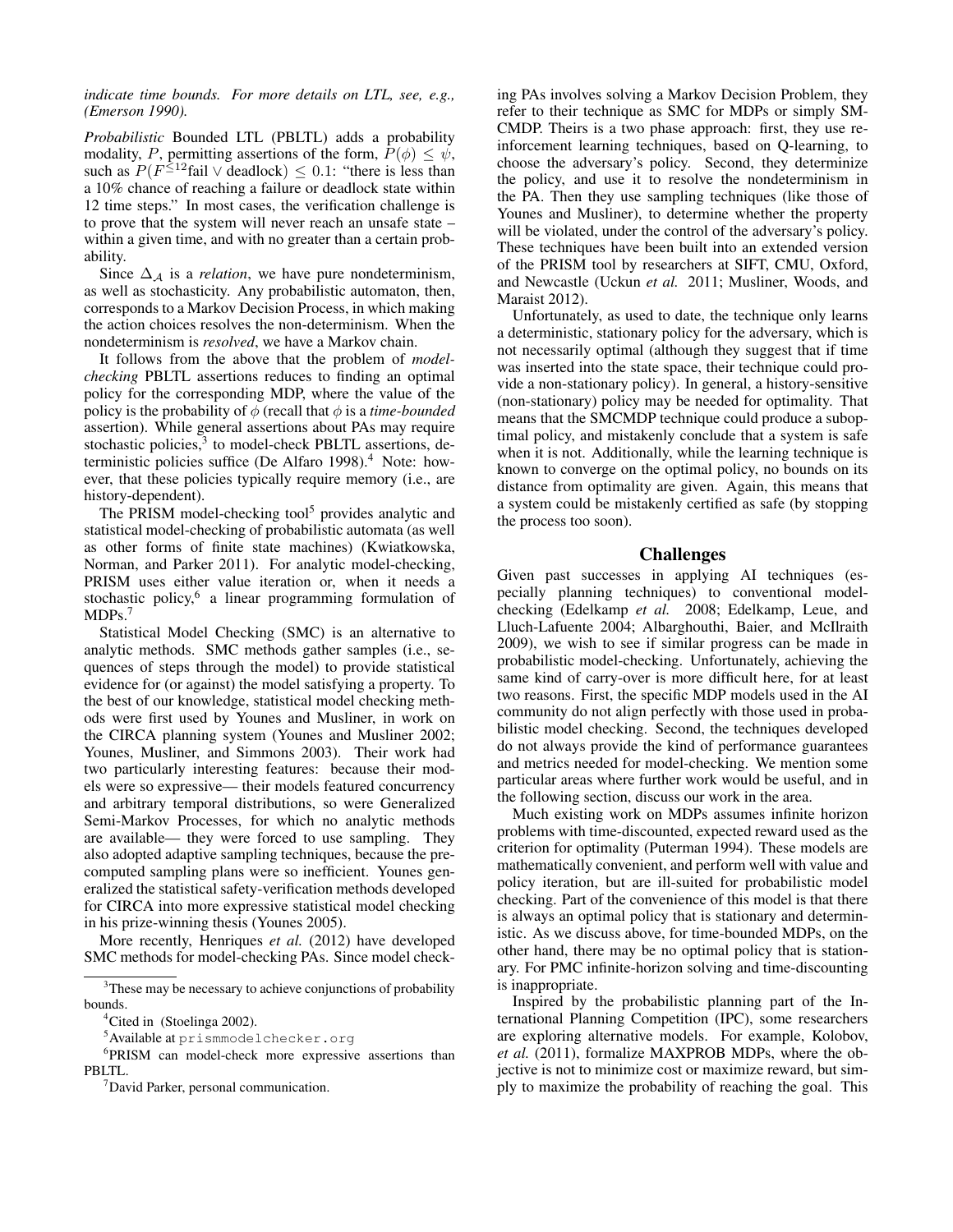|            |               | True        | <b>Threshold</b>   | Learning       | Correct | Correct  |
|------------|---------------|-------------|--------------------|----------------|---------|----------|
| Model      | <b>States</b> | Probability | <b>Probability</b> | <b>Samples</b> | w/o UCT | $W/$ UCT |
| $CSMA$ 2.2 | 1038          | 0.861       | 0.85               | 2000           | 12%     | 77%      |
| $CSMA$ 2.4 | 7958          | 0.768       | 0.76               | 2000           | 18%     | 70%      |
| CSMA 26    | 66718         | 0.616       | 0.61               | 2000           | 25%     | 54%      |
| CSMA 26    | 66718         | 0.616       | 0.61               | 4000           | 22%     | 74%      |

Figure 1: Initial results of UCT-guided SMCMDP on different-sized models of the probabilistic CSMA protocol. For each model, we asked SMCMDP and SMCMDP with UCT-guided sampling: using the given number of samples, is the threshold probability is less than the true probability. The percentage correct is out of 100 runs.

appears to be a better fit, but it assumes an indefinite horizon, where there is no time limit within which the goal must be reached. Since in many cases of probabilistic modelchecking, the probability of reaching a property-violating state *eventually* is 1, this model is also unsuitable.

At the moment (see following section), we are investigating MDP solution techniques for PMC based on find-andrevise search (Bonet and Geffner 2003), and on Monte Carlo Tree Search (MCTS) (Browne *et al.* 2012). Challenges with MCTS have to do with the approximate nature of the search. While these algorithms are known to converge to the optimal policy, they don't give good bounds on their error *vis a` vis* the optimal, and those bounds are typically formulated in terms of regret, from which it's not obvious that we can compute error bounds on the probability of properties. Recall that, in verification, we may be claiming that a system is safe based upon *failure* to find a policy that violates a property. Search algorithms, on the other hand, may be able to give such bounds. It remains to be seen if they will converge adequately quickly, whether we can find informative heuristics for PA verification, and if we can control the size of the resulting policies.

## Current Work

# Guided Sampling with Monte Carlo Tree Search

The Monte Carlo sampling process in SMCMDP can take a long time to converge. This problem can manifest itself either in the first phase when learning the adversary's policy (resolving non-determinism in the model), or in the second phase when, after the non-determinism has been resolved, we sample from resulting the Markov Chain to evaluate the PBLTL property's worst case probability.

To improve performance in the first phase of SMCMDP, we have been experimenting with Monte Carlo Tree Search (MCTS) methods (Browne *et al.* 2012). MCTS methods incrementally build a tree of the search space, and use data in the tree to resolve non-determinism when sampling. These methods have been very successful in difficult search applications, including Computer Go, and planning under uncertainty. We have developed a new policy search for SMCMDP, using the Upper Confidence bounds applied to Trees (UCT) MCTS method (Kocsis and Szepesvári 2006) to guide the sampling.

Our initial experiments with UCT-guided sampling look promising. As seen in Figure 1, UCT yields the correct answer much more often than Q-learning-based SMCMDP,



Figure 2: A simple example where the optimal adversary requires a time-dependent policy.

learning from the same number of samples, for difficult problems where the threshold probability is very close to the true probability. This indicates that UCT helps SMCMDP learn a *better policy* with the *same number of samples*. We plan to extend these experiments to better analyze the costs and benefits of UCT-guided SMCMDP, including running them on different types of models.

### Time-Dependent Policies

Current SMCMDP methods produce only stationary, memoryless policies (adversaries). But when performing *bounded time* model-checking, in general the optimal adversary policy is time-dependent. That means that a model-checker using a stationary policy may incorrectly label some systems as safe. The challenge of finding time-dependent policies is twofold: (1) keeping track of time in the model causes state space explosion, and (2) in general, a separate policy is required for every time unit, making the policy very large.

We have developed several test problems for experimenting with time-dependent vs. stationary adversaries. For the simple example in Figure 2, each transition takes one time tick, and the adversary wins by driving the model into fail. He starts at  $\leq 0$  and must choose action L or S; after that the transitions are determined by the indicated probabilities. With 4 or more time ticks left,  $\mathbb L$  has the highest probability of failure. However, with 3 time ticks left, fail is unreachable through L, so the adversary should choose action S.

We have begun exploring methods for efficiently developing time-dependent adversaries. With our adoption of UCT, we have developed a method which uses the greedy MCTS tree value to resolve non-determinism. Since the tree has no cycles, it is inherently time-dependent. It is likely that the MCTS tree does not include all reachable states, so we must include a way to resolve non-determinism outside of the tree. For this, we "warp" to a node in the tree with the same state and use that node to resolve the non-determinism. If no node in the tree shares the same state, we choose a random action.

Another possibility suggested by our adoption of UCT, is to compute the adversary's "moves" on-line, avoiding the need to store full policies. Other techniques we are considering include exploiting structured state models, and compressing large policies.

# **Conclusions**

In this paper we have introduced the problem of Probabilistic Model Checking. We have discussed both analytic and statistical based approaches to PMC. We are interested in using more informed, AI-based approaches to PMC, hoping to replicate earlier successes in conventional, non-probabilistic